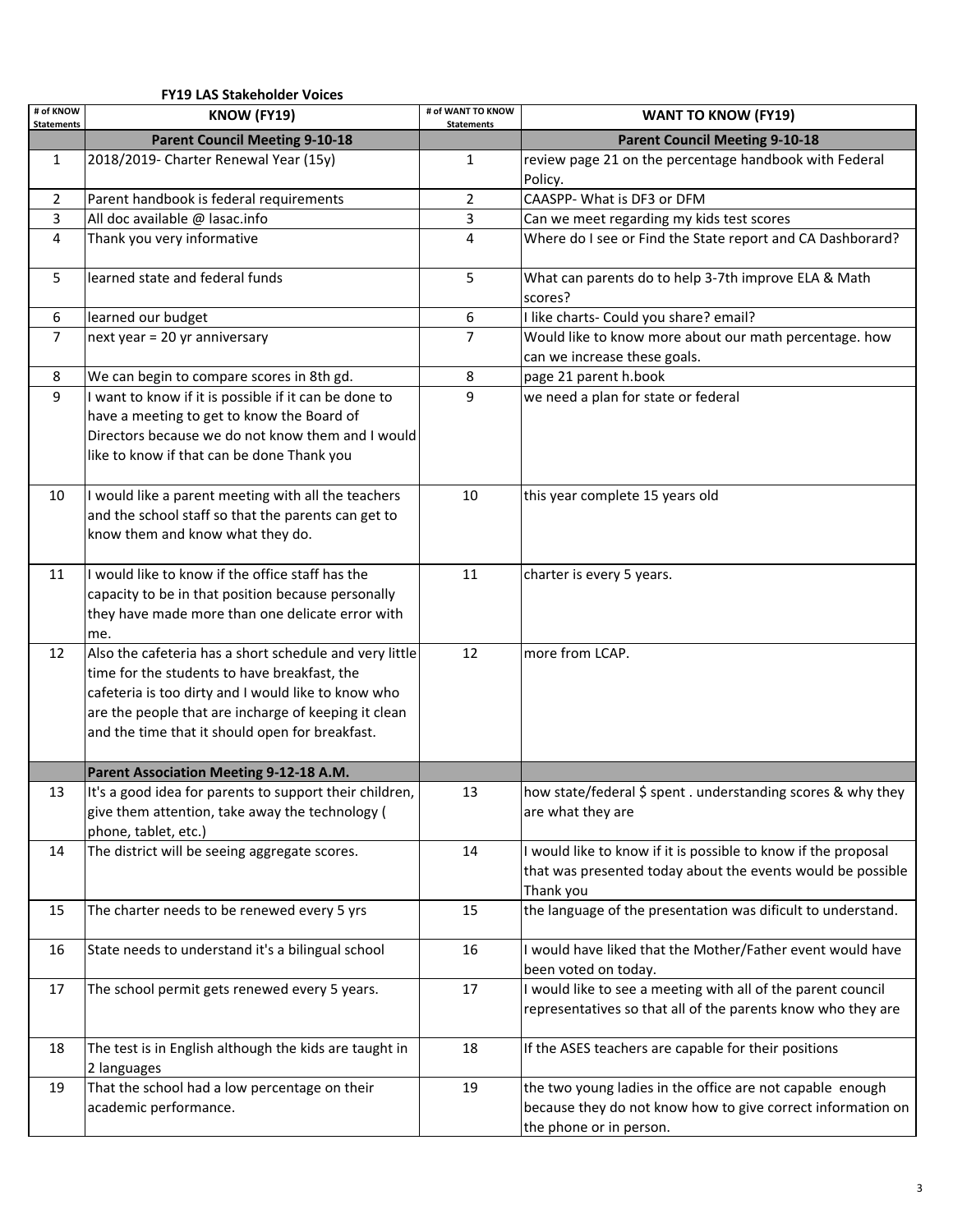| 20 | Know about parent involment, class sizes, student<br>teachers.                                | 20 | My son is loosing a lot of learning time because he has had<br>substitutes and that has not helped him in anything on the<br>contrary that has caused a lack of balance |
|----|-----------------------------------------------------------------------------------------------|----|-------------------------------------------------------------------------------------------------------------------------------------------------------------------------|
| 21 | We can help with math homework in early grades.                                               | 21 | I would like to have a meeting in which all of the parent<br>council representatives could be introduced because a lot of<br>us don't know them in person.              |
| 22 | There are resources like Khan Academy to help with<br>math.                                   | 22 | I would really like that the once a month event that they want<br>to accomplish as a "Club de Padres" (Parent Club) to be<br>approved                                   |
|    |                                                                                               |    | Parent Association Meeting 9-12-18 A.M.                                                                                                                                 |
| 23 | Parking is frustrating. Never enough parking on<br>campus.                                    | 23 | Can we provide math tutoring even at home                                                                                                                               |
| 24 | That we are a bilingual school.                                                               | 24 | Look into other alternatives to raise math scores                                                                                                                       |
| 25 | That we are a charter school.                                                                 | 25 | Possibly have an enrichment class focused on math                                                                                                                       |
| 26 | That we are a small school community and we feel<br>like a family                             | 26 | Have more parent workshops to learn how to support our<br>children                                                                                                      |
| 27 | We have a lot of school activities                                                            | 27 | Why is it important to know these test scores?                                                                                                                          |
| 28 | That it is a very good school.                                                                | 28 | Possible Renewal Approval                                                                                                                                               |
| 29 | That they have accomplished a lot of goals with<br>many students.                             | 29 | How to navigate or find level books for my son- in the library<br>or in the internet.                                                                                   |
| 30 | Graduating and being bilingual opens up a lot of<br>doors whether in universities or in jobs. | 30 | could there be more reading expositions/events for<br>kids/students so that they can get motivated to read more.                                                        |
|    | Parent Association Meeting 9-12-18 P.M.                                                       |    |                                                                                                                                                                         |
| 31 | LAS is 15 years old & is applying to renew its charter<br>(every 5 years)                     | 31 | Encourage students on regular bases to participate or<br>demonstrate in front of a large audience to boost confidence<br>& get rid of shyness                           |
| 32 | Concerned about math scores, but is is unclear whas<br>the trend is for the cohort            | 32 | To discourage UCD people to park across the street. Can a 2hr<br>limit be put on the other side of the street.                                                          |
| 33 | English scores improved for every grade level                                                 | 33 | fenced median between the drop off lanes may speed up the<br>drop off in rush hours                                                                                     |
| 34 | we have over 700 students on the wait list & 604<br>students enrolled                         | 34 | explain the results for the state exam CAASPP                                                                                                                           |
| 35 | Math instruction starts in English in 5th grade                                               | 35 | How do you prepare the kids for the state exams.                                                                                                                        |
| 36 | Help in Math                                                                                  | 36 | How do you help the kids who have low academic levels                                                                                                                   |
| 37 | help with math is needed for our students                                                     | 37 | Is Common Core hard? Will I be able to help them with their<br>homework when they get older?                                                                            |
| 38 | what can we do to help our students improve ?                                                 | 38 | Surprised that school overall had a problem in math.                                                                                                                    |
| 39 | We have to renew every 5 yrs. now                                                             | 39 | Why do kids lose recess? There should be other<br>consequences. Agree on other discipline. Occurs in ASES<br>program, too.                                              |
| 40 | Math score are low                                                                            | 40 | maybe we should have math tutoring?                                                                                                                                     |
| 41 | ELA starts in the 3rd grade                                                                   | 41 | Could use increase math minutes?                                                                                                                                        |
| 42 | All tests are being done in English                                                           | 42 | Do we have a drop off in particular grades in math?                                                                                                                     |
| 43 | Common core just started not too long ago                                                     | 43 | Do they teach cursive anymore?                                                                                                                                          |
| 44 | State & Fed. Funding                                                                          | 44 | Can students have stress balls availables?                                                                                                                              |
| 45 | We learned that the school turns 15 years.                                                    | 45 | If we can know where we are at in math during mid year.                                                                                                                 |
| 46 | The school is popular.                                                                        | 46 | What to do to get a better percentage in math.                                                                                                                          |
| 47 | We learned that there are 605 students.                                                       | 47 | If we can get better or be flexible with the school activities.                                                                                                         |